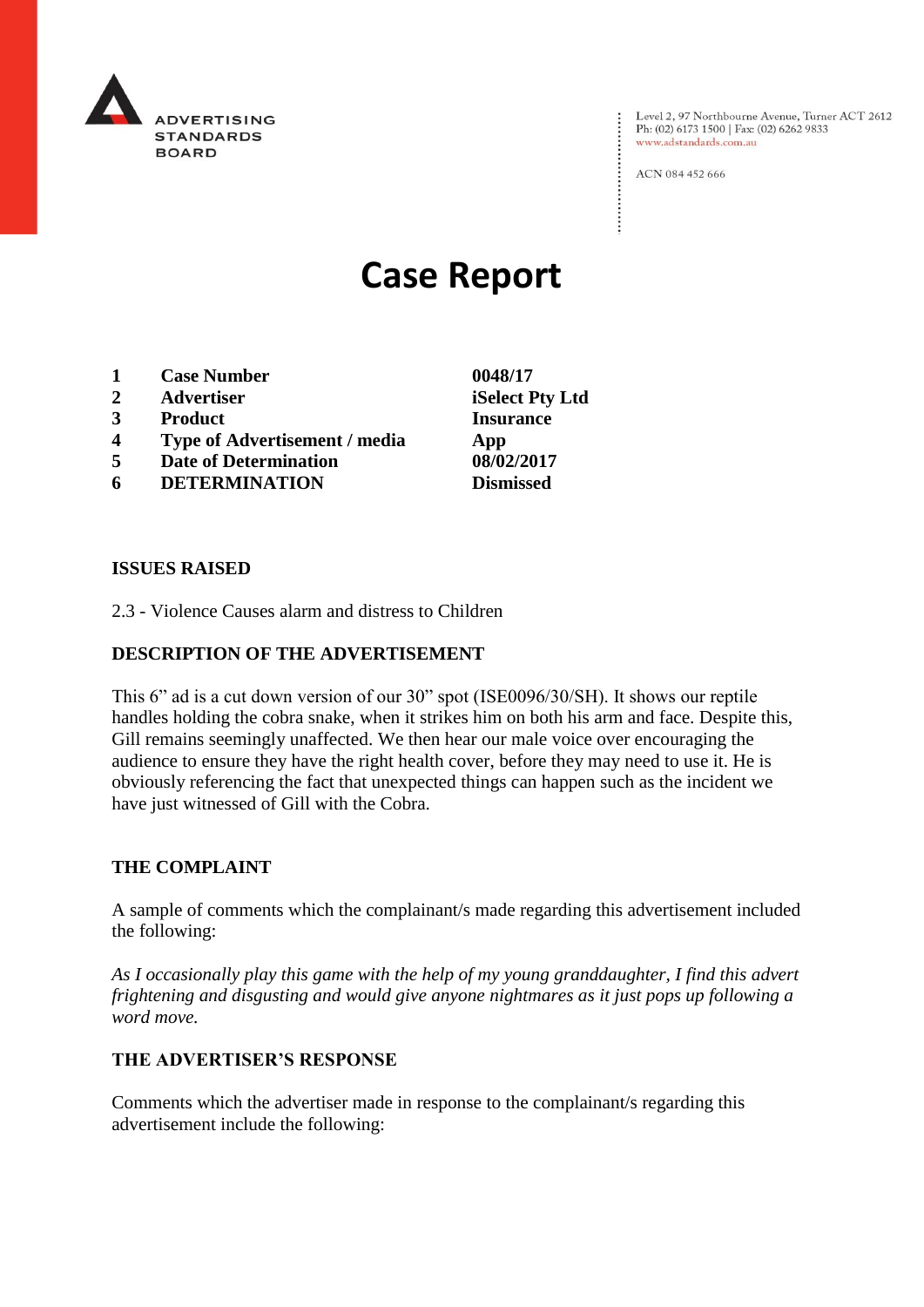*Please note, that this complaint relates to a 6" Bumper ad that has been viewed on mobile application 'Words with Friends'. This 6" ad is a cut down of a 30" spot (ISE0996/30/SH) and 15" cut down (ISE0096/15/SH) which have previously been dismissed by the ASB (previous complaint reference 0442/16)*

*Note that following the dismissal of the complaints by the ASB, iSelect decided to put the advertisement back on television in January 2017.*

*To support this campaign, iSelect also decided to also run across the Google Display Network, which is where this complainant viewed the advertisement.*

## *Advertisement Description*

*This 6" ad is a cut down version of our 30" spot (ISE0096/30/SH). It shows our reptile handles holding the cobra snake, when it strikes him on both his arm and face. Despite this, Gill remains seemingly unaffected. We then hear our male voice over encouraging the audience to ensure they have the right health cover, before they may need to use it. He is obviously referencing the fact that unexpected things can happen such as the incident we have just witnessed of Gill with the Cobra.*

*iSelect's comments in relation to the complaint*

*While we sympathise with the personal experiences of the complainants, we are confident that there is nothing about the advertisements that contravenes anything in relation to Section 2 of the AANA Code of Ethics, in particular relation to section 2.3 regarding Violence to which the complaints received allude.*

#### *Purpose of the ad*

*The purpose of this ad is to promote the new iSelect 'Health Cover Check-Up' tool that can help people ensure that their health insurance policy covers them for everything they might need.*

*The "Snake Handler' advertisements (ISE0096/30/SH, ISE0096/15/SH,), from which the 6" cut down was created, build on iSelect's "always get it right" brand platform which celebrates the sense of confidence anybody can feel when they make the right call with the assistance of iSelect.*

*The scenario that plays out in the advertisement, where a careless snake handler has a run in with one of his snakes, plays on the notion that having health insurance, and more specifically the right type of health insurance cover is important – particularly for those times in life when the unexpected happens.*

*The deadpan style of humour dials up the key message that you never quite know what is around the corner, and as such should always be prepared and have the right health insurance.*

*iSelect's tradition of advertising*

*iSelect has a longstanding tradition of humorous and irreverent advertising – a trait that is*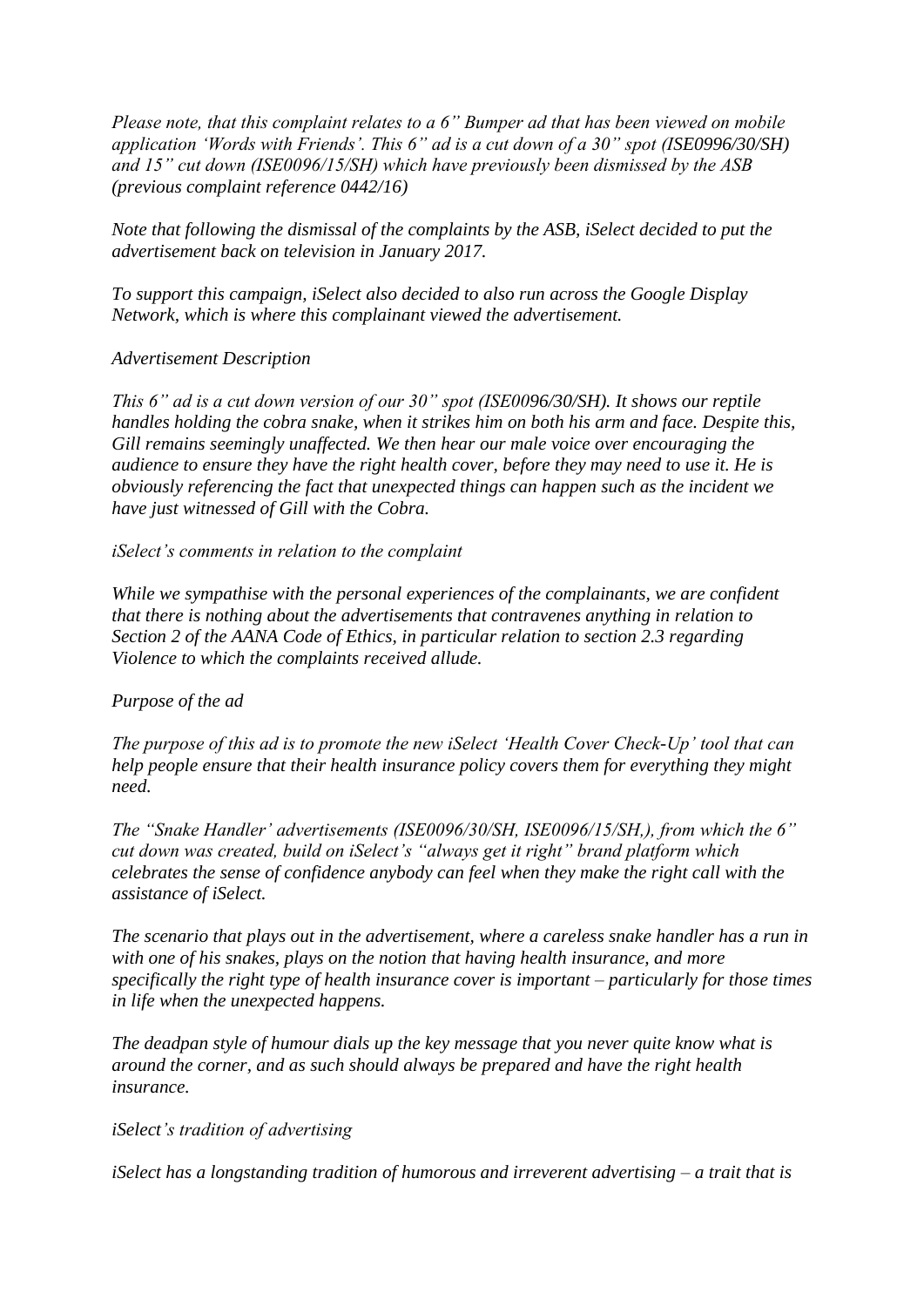*widely known and loved by many Australian consumers. In keeping with this tradition, this advertisement is designed to be intentionally exaggerated and in no way a depiction of a real-life scenario.*

*iSelect submits that iSelect does not breach any part of section 2.3 in relation to violence.*

*2.3 Advertising or Marketing Communications shall not present or portray violence unless it is justifiable in the context of the product or service advertised.*

*iSelect submits that the advertisement in question does not portray violence but shows the character sustaining an injury, a situation which is justifiable in the context of health insurance where unexpected circumstances happen. For this reason, it is vital that people ensure they regularly check their health insurance policy to make sure they have the right cover so they are protected in these unexpected events. iSelect's Health Cover Check-up tool can allow people to do this.*

*The action depicted in the advertisement was intentionally made to appear far-fetched, unrealistic and hyperbolised so as to make light of unexpected accidents.*

*The far-fetched and exaggerated nature of the advertisement is highlighted by the following elements:*

*• The snake handler does not appear to be in any form of pain when being bitten by the snake, i.e. he does he yell out in pain, nor does he indicate he is that least bit phased by the bite even as his face is comically swelling to a ridiculous size.*

*• Showing a person sustaining an injury is relevant to the product and service advertised (private health insurance). In general terms, health insurance provides policyholders with cover for medical expenses incurred as a result of ill health and physical injury, including where an injury may be sustained as a result of an unforeseen incident.*

*• Finally, the cobra snake depicted was not real, but instead completely computer generated. To further highlight the fabricated scenario, a cobra snake was intentionally chosen as it is a species of snake not native to Australia.*

*iSelect submits the injury sustained in the advertisement is justifiable in the context of health insurance, where accidents happen. Moreover, iSelect submit that the actions depicted exist in a completely make-believe world, and therefore present a humorous and farfetched scenario which is in keeping with the brand's tone of voice.*

## *Media Placement*

*Whilst the ad in question does not have a CAD classification (due to the nature of it running across online platforms only), it has been cut down from an ad that has previously been given a CAD rating of 'J'.*

*Moreover, the buy for this media placement through Google was bought with discretion exercised. The buying parameters were such as the only adults aged 25+ were targeted, within the SA, Vic, NSW, ACT and Tasmania regions.*

*iSelect intentionally requested the bumper ad be excluded from 'adult' content and content*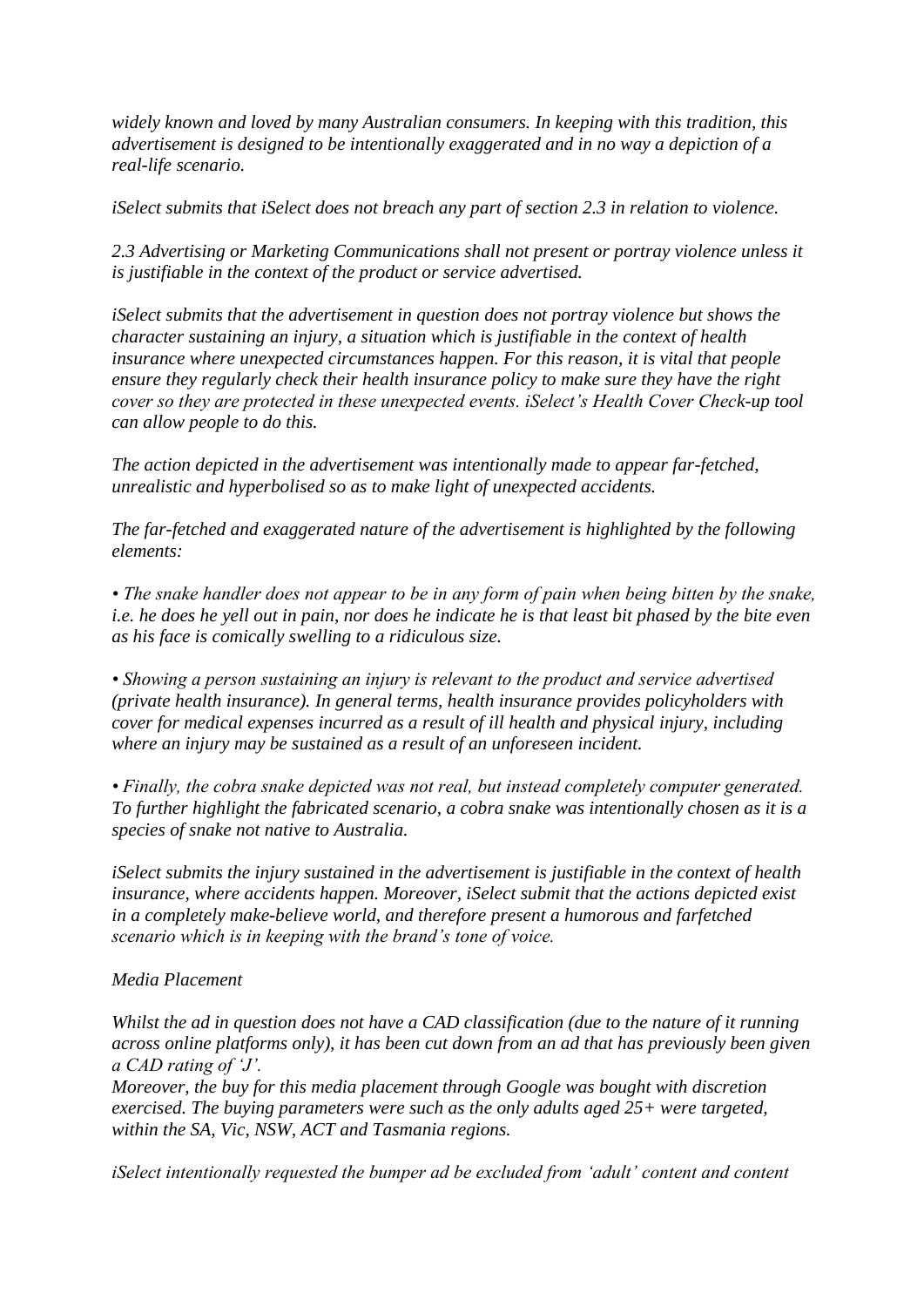*not yet rated by Google for their network. These buying parameters align with the target audience for the campaign, which is directed towards adult Australians who already hold a private health insurance policy.*

*For this reason, we believe the 6" bumper ad was entirely appropriate for the 25+ audience, as further supported by the "J" ratings received from CAD for the longer form TVCs.*

*In summary, iSelect submits that the advertisement in question do not breach any part of Section 2 of the AANA Code of Ethics. Specifically, iSelect submits that this advertisement does not breach the AANA's code in relation to section 2.3 around violence.*

*We thank the ASB Board for consideration of iSelect's response to these complaints, and trust the information provided satisfies the ASB's request in full.*

# **THE DETERMINATION**

The Advertising Standards Board ("Board") considered whether this advertisement breaches Section 2 of the Advertiser Code of Ethics (the "Code").

The Board noted the complainant's concerns that the advertisement featured a man being bitten by a snake which is frightening and not appropriate for an advertisement that pops up when playing a game on a mobile phone.

The Board viewed the advertisement and noted the advertiser's response.

The Board considered whether the advertisement was in breach of Section 2.3 of the Code. Section 2.3 states: "Advertising or Marketing Communications shall not present or portray violence unless it is justifiable in the context of the product or service advertised."

The Board noted this 6 second advertisement was viewed on a mobile device whilst playing a game and that it depicts a man being bitten twice by a cobra.

The Board noted it had previously dismissed complaints about the television version of this advertisement in case 0442/16 where:

"The Board acknowledged that some children, as well as adults, could find the advertisement's depiction of a man being attacked by a snake to be distressing but considered that the man's lack of reaction with regards to being concerned he has been bitten, and the fact he doesn't mention it to his colleague, makes the whole scenario appear unrealistic. The Board noted the man continues his conversation with his colleague, even as he falls to the floor, and considered that overall the humorous tone of the advertisement, as the victim's arm and face swell to grotesque levels, lessens the impact of the visuals of the snake.

Overall the Board considered that the level of violence depicted is not excessive and is justifiable in the context of promoting health insurance and determined that the advertisement